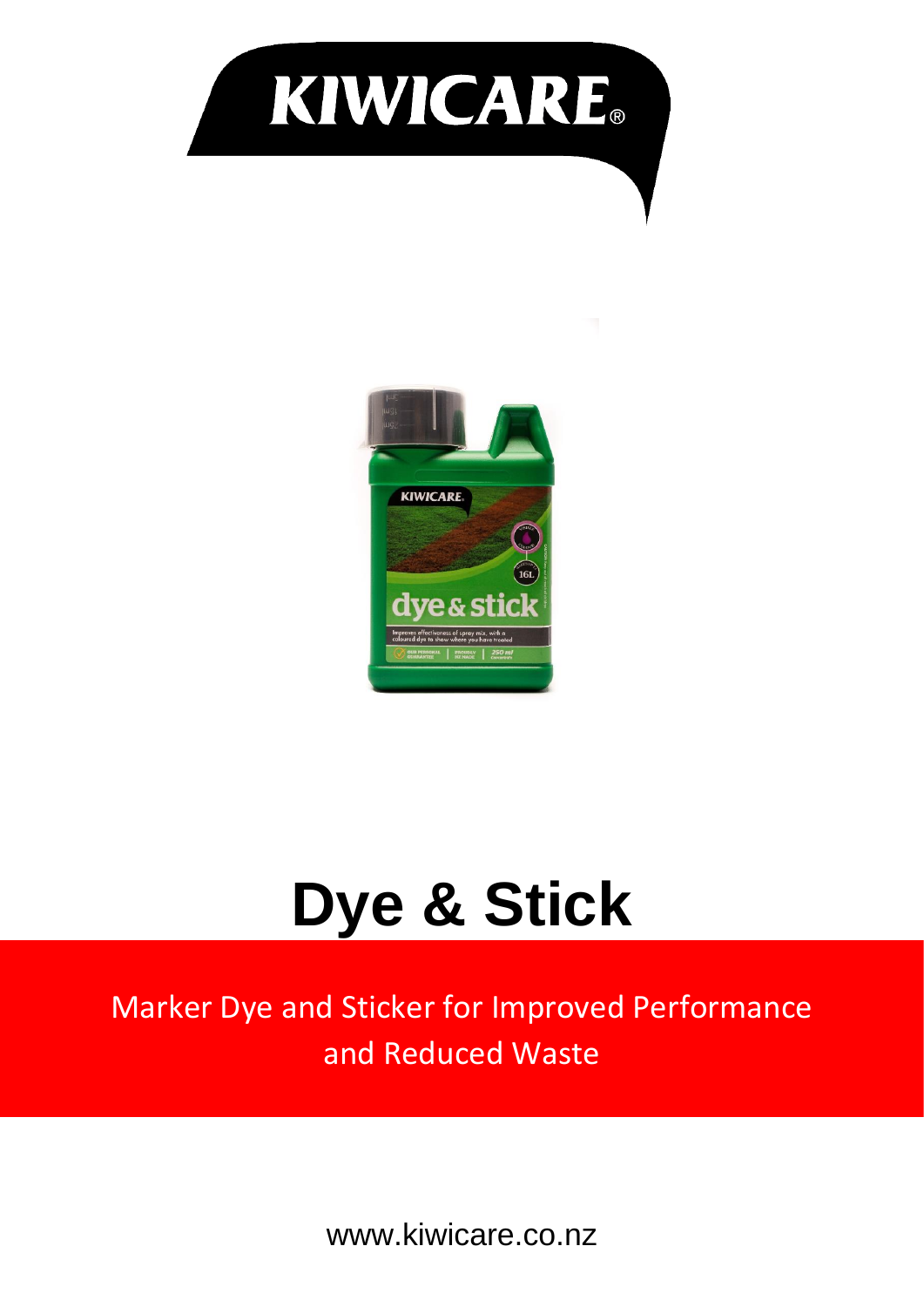### Product

Marker dye and sticker that improves spray performance and shows you where you have sprayed.

#### Benefits and Features

- Contains fluorescent marker dye to show you where you have sprayed
- Minimises waste by avoiding missed areas or double spraying
- Contains sticker spreader to improve performance of spray mixes
- For addition to herbicide, insecticide or fungicide sprays
- Mix 'Dye & Stick' with concentrated products in our LawnPro and Weed Weapon product ranges

## Application

#### **Directions**

- Shake well.
- Follow directions for dilution of your Weed Weapon and LawnPro concentrate product.
- Add 15 ml of Dye & Stick for each 1 L of diluted concentrate.
- Mix well.
- Apply product as per the directions on your Weed Weapon or LawnPro product.

#### **Tips**

- Mix frequently during application.
- For weeds with particularly waxy leaves increase dilution of 'Dye & Stick' to 30 ml/L.

#### Available As

250 ml Concentrate

#### Active Ingredients

250g/L anionic dyestuff and wetting agents in the form of a solution concentrate.

#### www.kiwicare.co.nz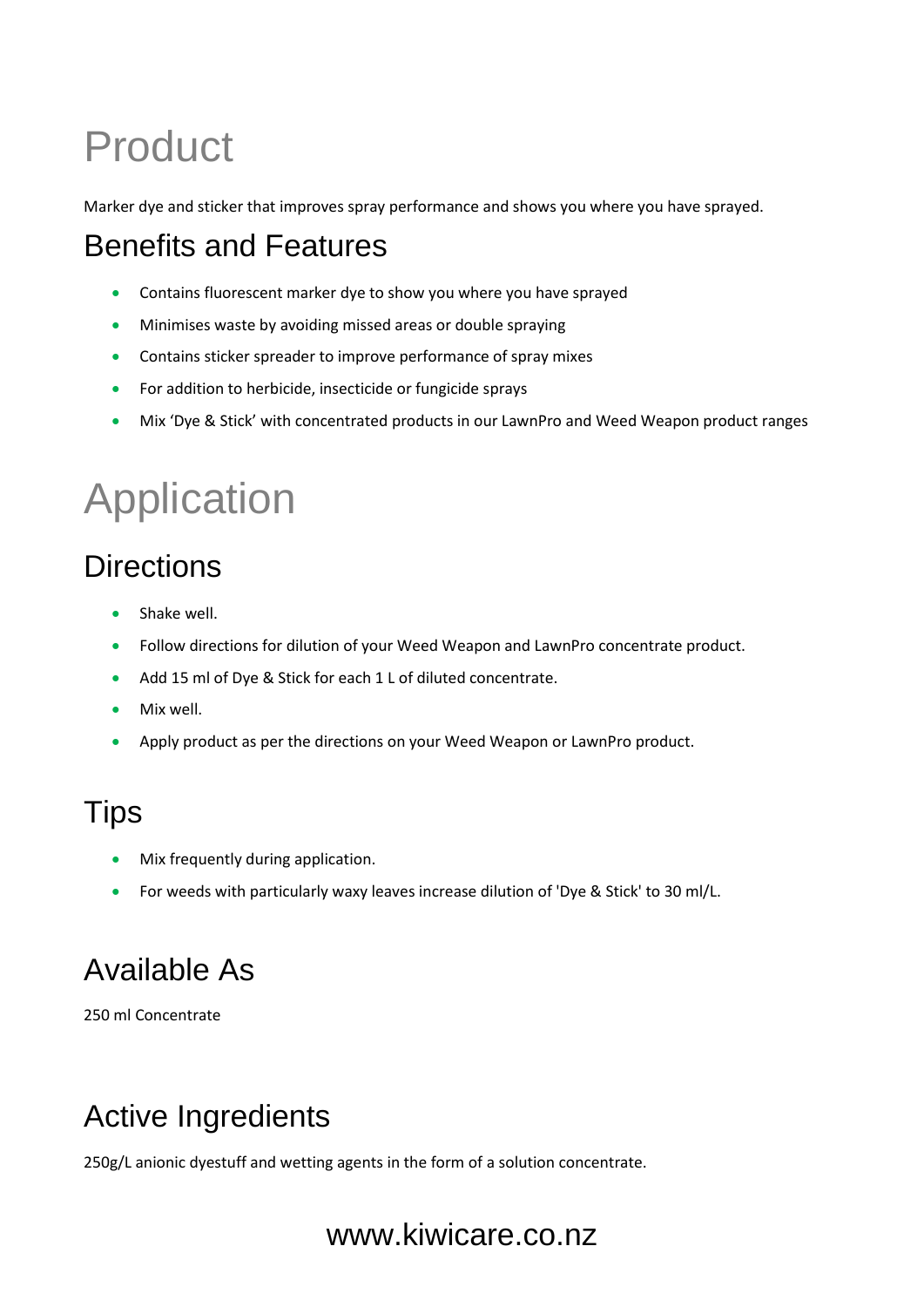#### **Caution**

- Wear protective coveralls and gloves. Avoid contact of dye with clothing. Wash contaminated clothing separately
- Do not use in or over water
- Not for use on fruit or vegetables

#### **Regulations**

• HSNO Approval code: HSR002503. See www.epa.govt.nz for approval conditions